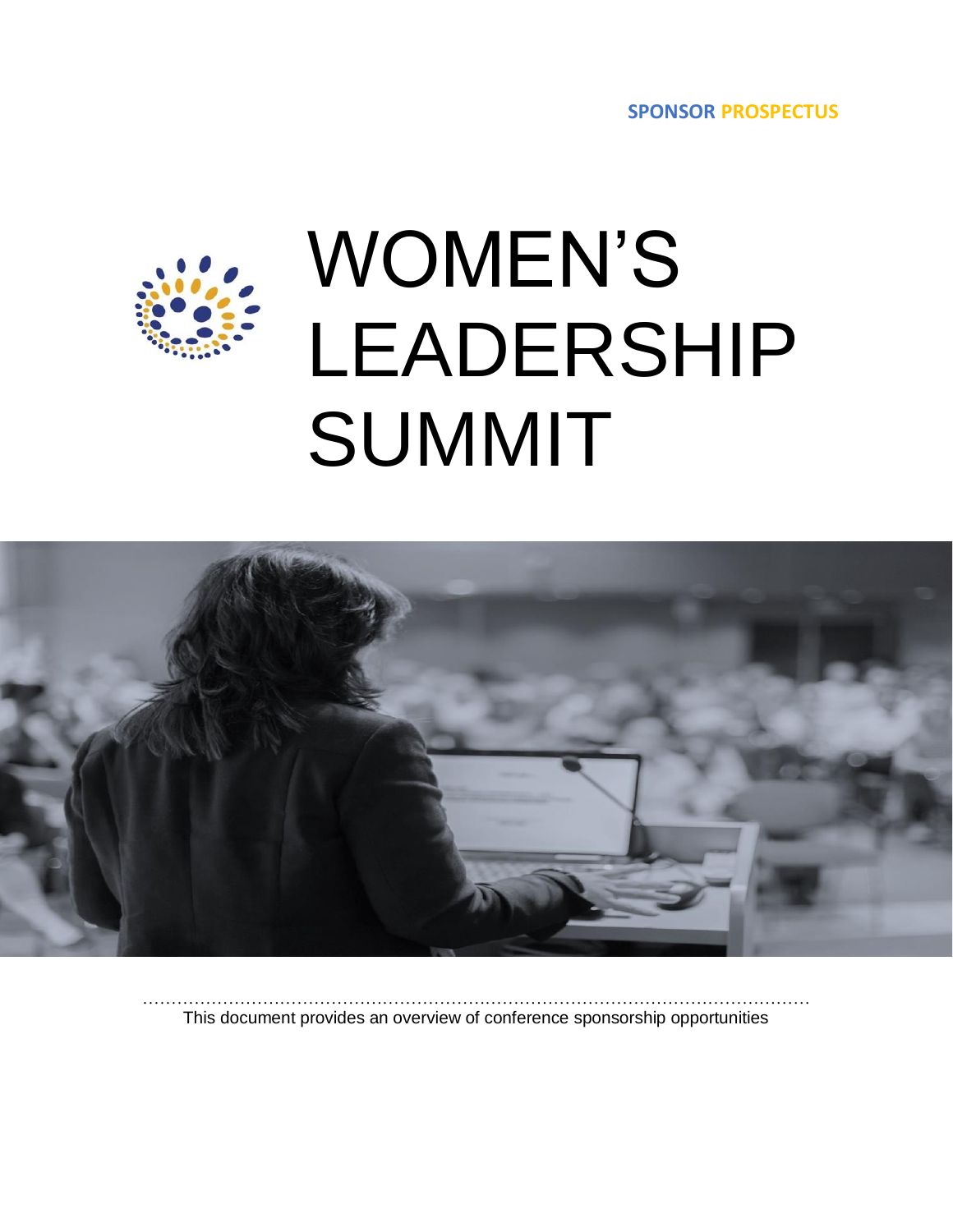The Women's Leadership Summit creates a platform dedicated to Leadership, Education, Networking and Enrichment for professional women in business. Senior level professionals across industries will attend 9am until 3pm to discuss the culture of leadership and growth, learn best practices other women leaders have adopted, key challenges they are facing, and new solutions that are solving these challenges.

### **Event Overview:**

- Educational Presentations & Panel Discussions
- Dedicated Networking times: Registration, Lunch, Raffle
- Audience: 130-210 key decision makers across industries.

## **Some of the Popular Nationwide Topics:**

- Emotional Intelligence
- Civic Engagement
- Disrupting Diversity
- Building Your Value
- Leading Millennials
- Negotiating in a Diverse Environment.
- Become the Leader You Envision.
- The Whole Self

# **2019 Event Dates**

| 8/21/2018 | Atlanta       | 6/20/2019 | Minneapolis  | 9/5/2019   | <b>Dallas</b> |
|-----------|---------------|-----------|--------------|------------|---------------|
| 12/5/2018 | <b>Dallas</b> | 6/21/2019 | Detroit      | 9/6/2019   | Houston       |
| 12/7/2018 | Houston       | 8/20/2019 | Atlanta      | 10/29/2019 | New York      |
| 2/5/2019  | Phoenix       | 8/23/2019 | Miami        | 10/30/2019 | Chicago       |
| 2/7/2019  | Los Angeles   | 8/27/2019 | Washington   | 11/13/2019 | San Francisco |
| 5/1/2019  | <b>Boston</b> | 8/29/2019 | Philadelphia | 11/14/2019 | San Diego     |



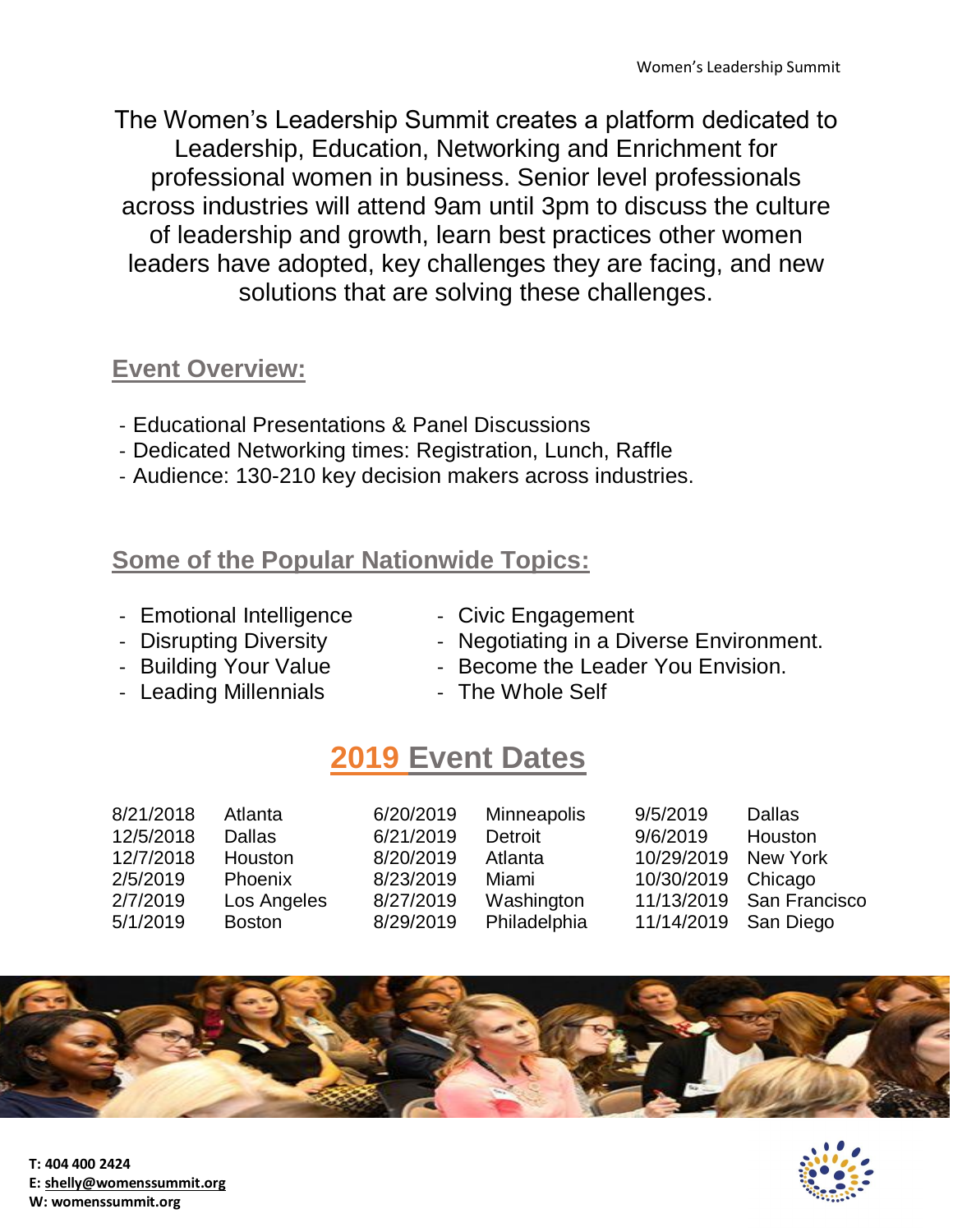# **ATTENDEE DEMOGRAPHICS**

Enhance your company's image, engage and interact with these senior executives who have influence, budget authority to evaluate products and services to solve their business needs. Accelerate your sales pipeline and gain valuable introduction to these leaders.

## **JOB TITLES ATTENDING NATIONWIDE:**

**Attorney** AVP Customer Experience Brand Manager CCO CEO CFO **CHRO** COO Chief Administrative Officer Chief Compliance Officer Creative Director Dir Client Relations Director - Gov't Operations Director Of Communications Director Of Finance Director Leadership

- Director Purchasing Director Sales Director Visual Merchandising Director, Field Ops Financial HR Director Federal Strategic Accounts VP General Manager Director IT Marketing Director National Marketing Manager Principal Solution Architect Director Operations Project Execution Manager Project Manager
- Regional Vice President Specialist, Global Services Sr Sales Executive Sr. Customer Relations Sr. Manager - Software Dev Sr. Project Manager - Sr. Relationship Manager Svp, Pmo And Corp Apps Vice President VP Billing VP Finance VP Account Services VP Accounting VP Human Resources **PLUS MANY MORE…….**

## **Company Sizes:**



*"The Summit was fantastic. Very encouraging to hear different women from diverse backgrounds share their experiences."* - **Ashley Murdock, Quotes Specialist, Schneider Electric**

**T: 404 400 2424 E[: shelly@womenssummit.org](mailto:shelly@womenssummit.org) W: womenssummit.org** 

8.1%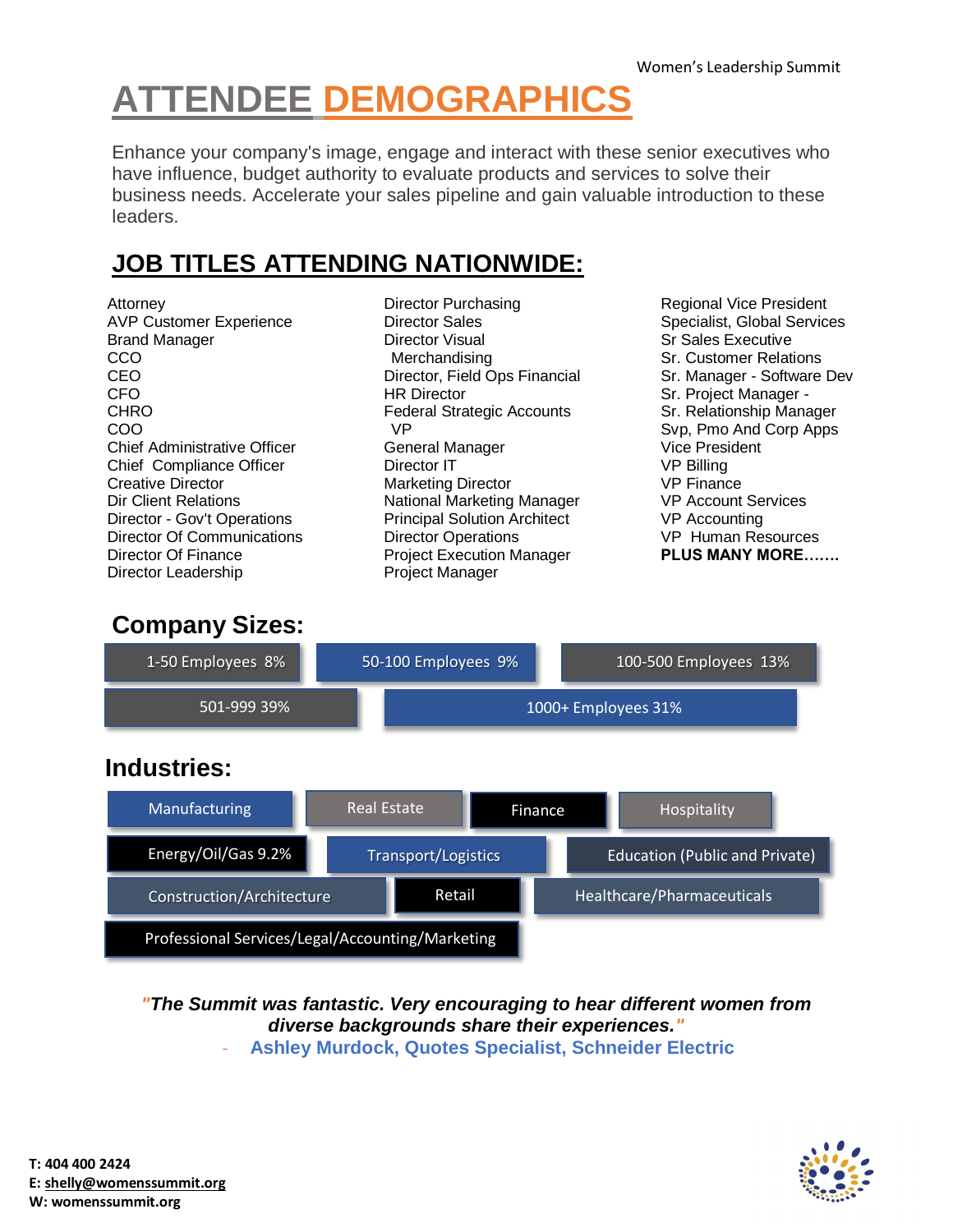# **SPONSORSHIP CHOICES**

Choose two or more cities and get 10% discount and logo on website(s)

## **Diamond Sponsor \_\_\_\_\_\_\$5,500**

**Two per Event** 

#### Choose **Lead Moderator** or be the **Opening Keynote** and **Introduce** the **first Speaker**.

- $\checkmark$  45 min. panel lead moderator role with entire audience<sup>\*</sup>
- ✓ Opening Keynote introduction of Event and first Speaker\*

#### **Both Choices also include:**

- $\checkmark$  Three Passes, 2 for tabletop and one for Moderator
- $\checkmark$  Exhibit space, 6 ft Tabletop, WiFi, Power & 2 Chairs included
- $\checkmark$  Brochure or Gift placement event room sitting  $*$
- $\checkmark$  Pre-registration list with full contact info for pre-marketing.
- $\checkmark$  Post attended list with contact details for follow-up
- $\checkmark$  Logo displayed on website and event day agenda.
- $\checkmark$  One Guest Passes for employees or invited quest.
- $\checkmark$  One email campaign\*.

## **Platinum Registration Sponsor\_\_\_\_\_\_\$3,300**

### **Two per Event**

- $\checkmark$  Exhibit space next to Event Registration
- $\checkmark$  6 ft Tabletop, WiFi, Power & 2 Chairs included.
- $\checkmark$  Post attended list with contact details for follow-up
- $\checkmark$  Logo displayed on website and event day agenda.
- $\checkmark$  Participation in event raffle for additional exposure

We will provide the questions on event day. Topic must be in-line with current agenda and educational. \*Gifts, Handouts, Banners, Logo displays and marketing items provided by you, at your cost. Post List includes names, title, company, address, email and telephone. One email campaign\* must be within 12 months after date of sponsorship, your choice of one metro area (nationwide) , we have final approval of copy.

> *"Enjoyed the level of speakers as well as varied experiences and backgrounds...Overall content shared was unique and engaging."* **- Lauren Unell, Industry Relations Manager, Cox Automotive**





**T: 404 400 2424 E[: shelly@womenssummit.org](mailto:shelly@womenssummit.org) W: womenssummit.org**